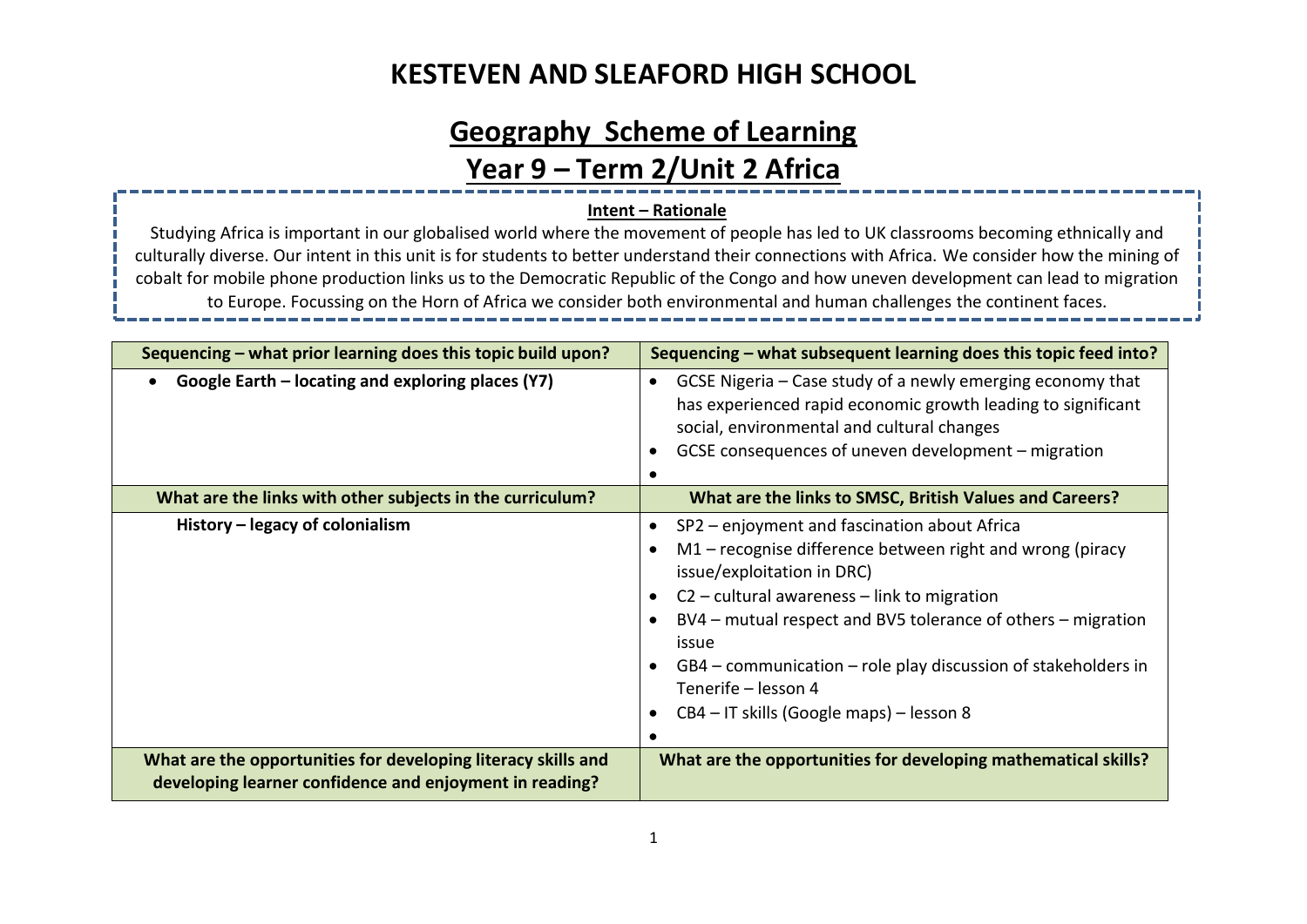| Out of Africa - Karen Blixen<br>Americanah - Chimamanda Ngozi Adiche<br><b>FROM THE LIBRARY</b><br>Going Solo; Roald Dahl -Bio<br>My Story-Desert Danger-Bio<br><b>Exploration of Africa-916</b><br>Crisis in Central Africa-967<br>Africa-916<br>Trekking in the Congo Rainforest-916 | Lesson 5 - reading bar chart data for comparison of migrant<br>numbers<br>Lesson 6 Calculating and comparing population densities in the<br>٠<br>Horn of Africa countries<br>Lesson $9$ – drawing a time line |
|----------------------------------------------------------------------------------------------------------------------------------------------------------------------------------------------------------------------------------------------------------------------------------------|---------------------------------------------------------------------------------------------------------------------------------------------------------------------------------------------------------------|
|                                                                                                                                                                                                                                                                                        |                                                                                                                                                                                                               |

# **Geography Scheme of Learning**

### **Year 9 – Term 2 Africa**

### **Intent – Concepts**

| What knowledge will students gain and what skills will they develop as a consequence of this topic? |  |  |  |
|-----------------------------------------------------------------------------------------------------|--|--|--|
| Know                                                                                                |  |  |  |
| Cobalt is a mineral used in mobile phone production                                                 |  |  |  |
| Cobalt is mined in the Democratic Republic of the Congo                                             |  |  |  |
| Migration from Africa involves push and pull factors to and from a range of locations               |  |  |  |
| The challenges/risks faced by migrants leaving Africa                                               |  |  |  |
| The Horn of Africa comprises four countries - Somalia. Eritrea, Djibouti and Ethiopia               |  |  |  |
| Physical features and environments in the Horn of Africa                                            |  |  |  |
| The challenges faced living in the Danakli Depression, the hottest place on earth                   |  |  |  |
| Where and why piracy takes place along the African coastline                                        |  |  |  |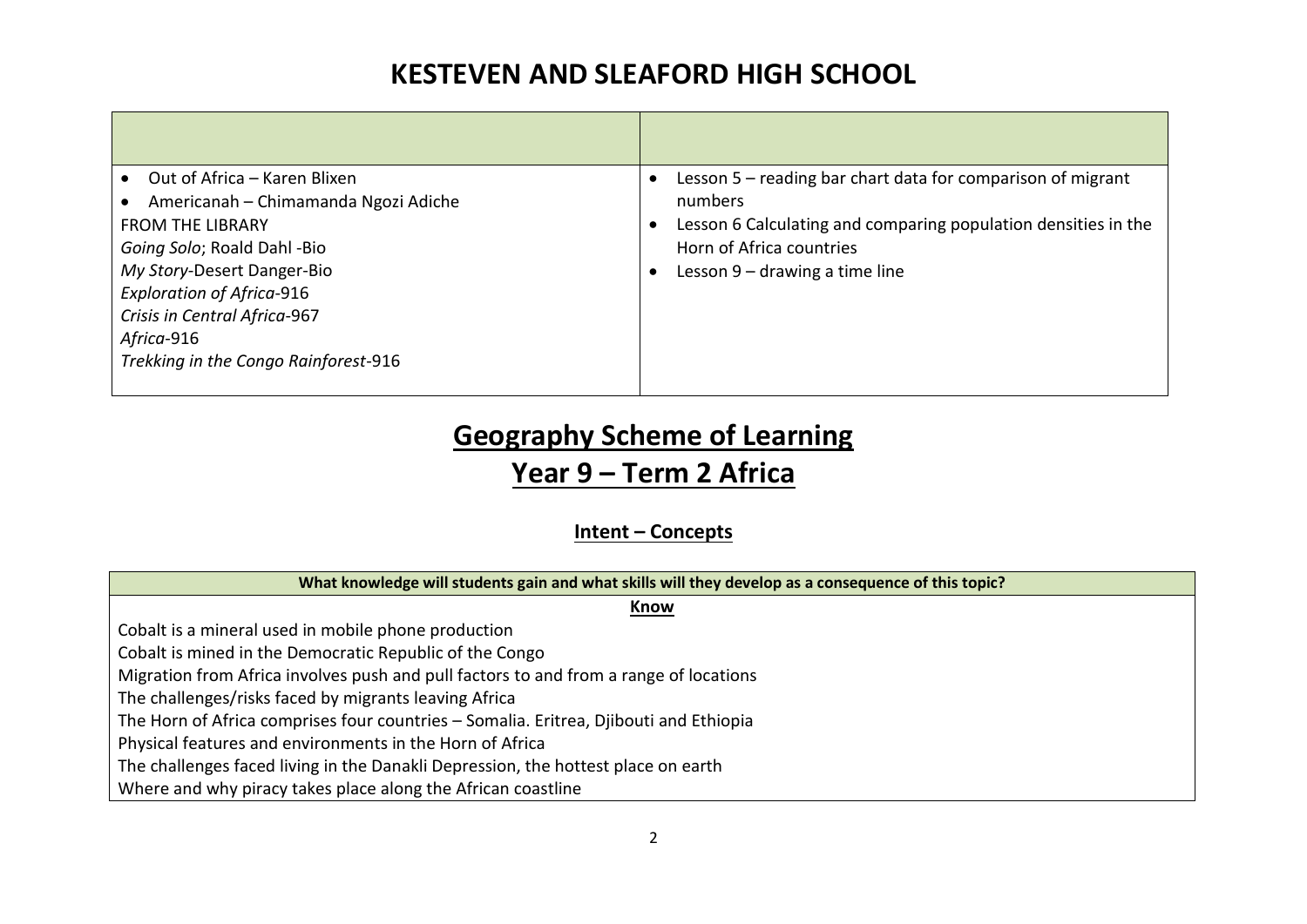| <b>Apply</b> |
|--------------|
|--------------|

Knowledge of mining in the Democratic Republic of the Congo to understand the social and economic impacts Knowledge of migration from Africa to empathise with migrants and be aware of the challenging conditions they face

#### **Extend**

To evaluate solutions to the issue of mining cobalt in the Democratic Republic of the Congo

To offer solutions to the challenges faced in managing migration to Europe and to recognise viewpoints of stakeholders

To evaluate solutions to the issues of piracy off the Somalia coastline

| TO Evaluate Solutions to the issues of phacy on the Solitana coastille                                                                                                                               |                                                                                                                                                                                                                                                                                                                                                                                                                                                                                                                                                                                                                                                                                                                                                                                                                                             |
|------------------------------------------------------------------------------------------------------------------------------------------------------------------------------------------------------|---------------------------------------------------------------------------------------------------------------------------------------------------------------------------------------------------------------------------------------------------------------------------------------------------------------------------------------------------------------------------------------------------------------------------------------------------------------------------------------------------------------------------------------------------------------------------------------------------------------------------------------------------------------------------------------------------------------------------------------------------------------------------------------------------------------------------------------------|
| What subject specific language will be used and developed in this<br>topic?                                                                                                                          |                                                                                                                                                                                                                                                                                                                                                                                                                                                                                                                                                                                                                                                                                                                                                                                                                                             |
| Conflict minerals, exploitation, refugee, migrant, push/pull factor,<br>xenophobia, landlocked, economic exclusion zone, hijack, ransom,<br>mineral, nomad, conflict, plateau, civil war, terrorism, | Assessment will take 3 main forms:<br>In starters, plenaries and during the lessons – formative<br>assessment to reinforce prior knowledge e.g. word searches,<br>bingo, memory recall, definition matches etc.<br>For homework - tasks that require students to research new<br>knowledge (e.g. a research the issue of conflict minerals/<br>answer questions using BBC Bitesize) or apply existing<br>knowledge to extended answers. Eg. Prevention or cure? In<br>your opinion what is the most effective strategy for reducing<br>piracy in the Gulf of Aden?<br>Summative assessments: multiple-choice, one mark answers,<br>extended answers in test or exam conditions as end-of-unit<br>tests<br>Key word meaning and spelling tests are included as part of the<br>focus on building a knowledge bank of geographical vocabulary. |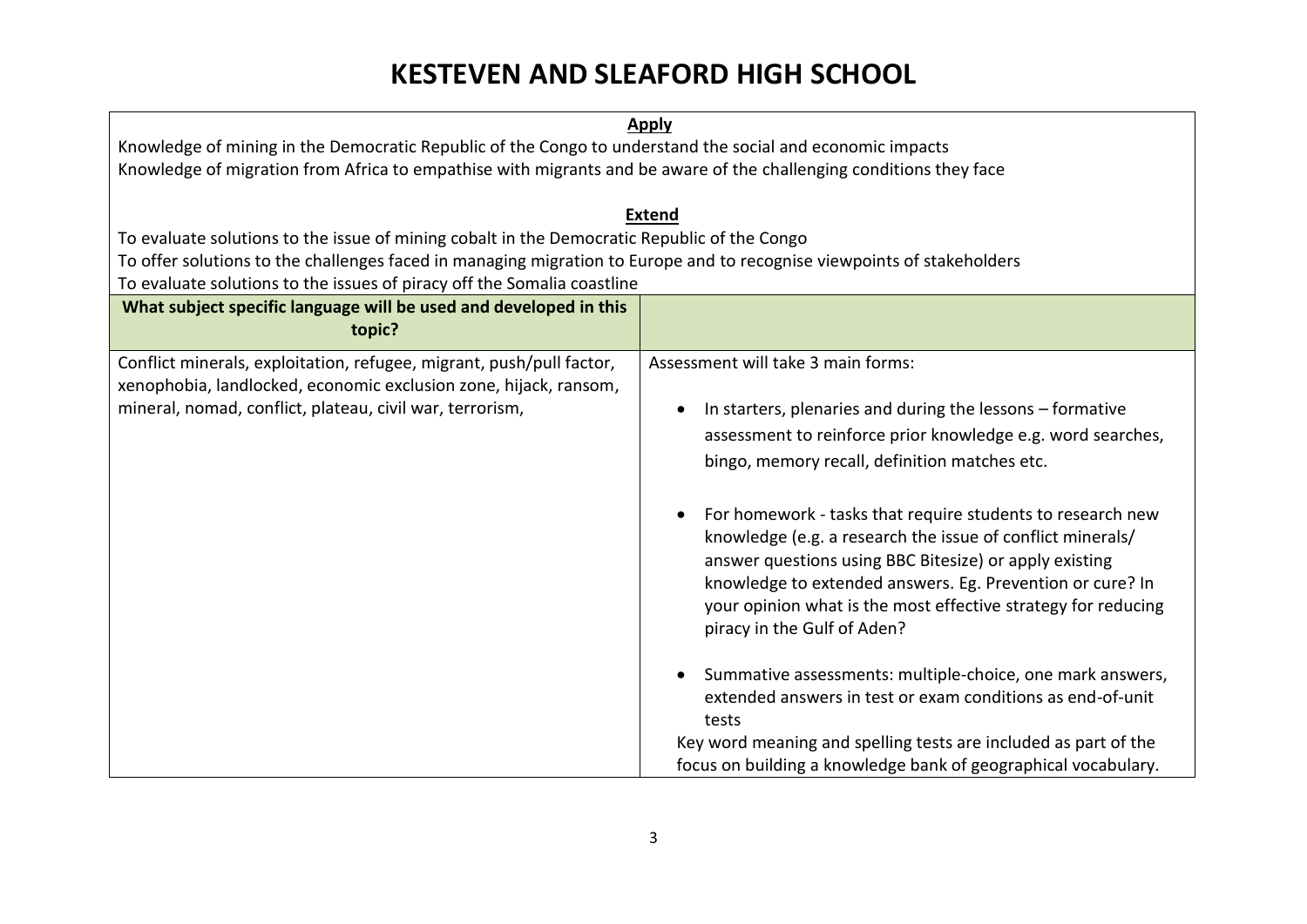#### **Intent – Concepts**

| <b>Lesson title</b>         | <b>Learning challenge</b>       | <b>Higher level challenge</b>   | <b>Suggested activities and resources</b> |
|-----------------------------|---------------------------------|---------------------------------|-------------------------------------------|
| 1) Exploitation in the      | To be able to understand how    | To empathise with cobalt        | Powerpoint 1/2. Consider powerpoint       |
| Democratic Republic of the  | mobile phones link us to Africa | miners in the DRC and explain   | statements to make the link between       |
| Congo 1                     |                                 | the social, economic and        | people in the UK and miners in the        |
|                             |                                 | environmental impacts of cobalt | <b>DRC</b>                                |
|                             |                                 | mining.                         | Clips:                                    |
|                             |                                 |                                 | https://www.youtube.com/watch?v=J         |
|                             |                                 |                                 | cJ8me22NVs                                |
|                             |                                 |                                 | https://www.youtube.com/watch?v=T         |
|                             |                                 |                                 | azqvPKI                                   |
|                             |                                 |                                 | https://www.youtube.com/watch?v=q         |
|                             |                                 |                                 | KogKRRh15w                                |
|                             |                                 |                                 | Homework: What is your mobile             |
|                             |                                 |                                 | phone made of?                            |
| 2) Exploitation in the      | To evaluate solutions to the    | To independently research the   | Powerpoint 1/2 Table to complete          |
| Democratic Republic of the  | issue of cobalt mining in the   | issue of cobalt mining in the   | with solutions to cobalt mining.          |
| Congo 2                     | <b>DRC</b>                      | DRC and produce a report        | Students write a report on cobalt         |
|                             |                                 |                                 | mining in the DRC                         |
|                             |                                 |                                 |                                           |
| 3) Who was the man who fell | To describe how and why a       | To interpret statements from    | Powerpoint - Man who fell to earth        |
| to earth?                   | 'man fell to earth.'            | 'mystery cards' to explain in   | Mystery cards                             |
|                             |                                 | detail why the 'man fell to     | https://www.bbc.co.uk/news/magazin        |
|                             |                                 | earth' with reference to push   | e-25576086                                |
|                             |                                 | and pull factors                | https://www.theguardian.com/uk/201        |
|                             |                                 |                                 | 3/apr/25/man-street-stowaway-fell-        |
|                             |                                 |                                 | plane                                     |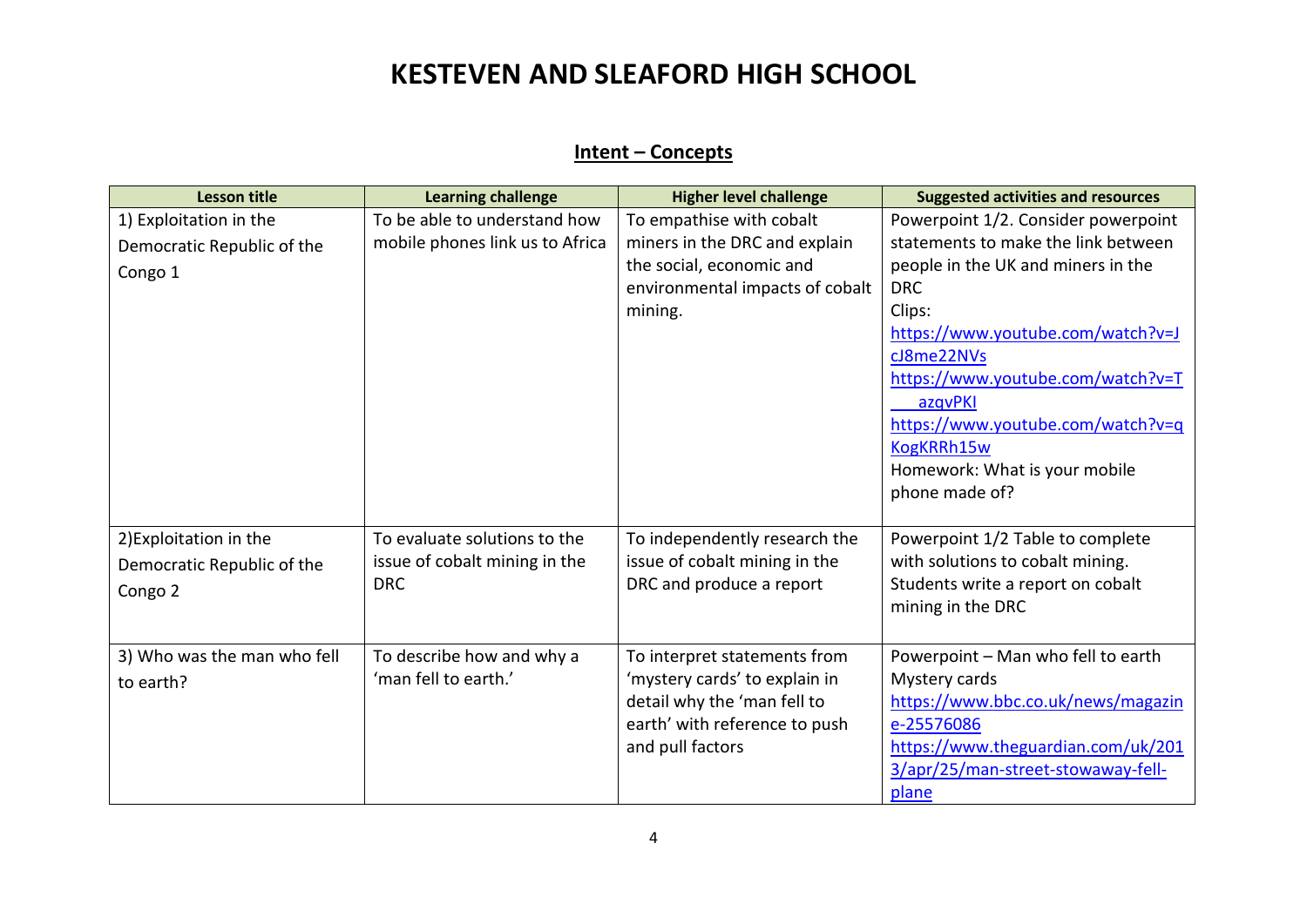| 4) Migration to Tenerife                    | To be able to explain the                                                                                    | To articulate the views of:                                                                                                                                                                                                                                                                                                     | https://www.theguardian.com/world/<br>2015/jun/19/stowaway-death-jose-<br>matada-british-airways-heathrow<br>https://www.bbc.co.uk/news/<br>magazine-25576086<br>https://www.bbc.co.uk/sounds<br>/play/p01nrhl8<br>Labelling and annotation of map<br>showing source and destination of<br>migrant<br>Powerpoint Migration to Tenerife. |
|---------------------------------------------|--------------------------------------------------------------------------------------------------------------|---------------------------------------------------------------------------------------------------------------------------------------------------------------------------------------------------------------------------------------------------------------------------------------------------------------------------------|-----------------------------------------------------------------------------------------------------------------------------------------------------------------------------------------------------------------------------------------------------------------------------------------------------------------------------------------|
|                                             | reasons for migrants arriving in<br><b>Tenerife from Africa</b>                                              | 1. One of the migrants on the<br>boat<br>2.A first-time holiday maker on<br>the beach, who was shocked by<br>what was happening<br>3. A resident of Tenerife, now<br>very familiar with the sight of<br>migrant boats.<br>4. Investigative journalist -<br>examining the issue and relaying<br>this situation back to the world | <b>Red Cross article</b><br>Role play discussion of issues                                                                                                                                                                                                                                                                              |
| 5) Migration to Europe from<br>North Africa | To describe the push and pull<br>factors affecting the decision<br>to migrate to Europe from<br>North Africa | To interpret data on a bar chart<br>and assess solutions to the issue<br>of migration from North Africa                                                                                                                                                                                                                         | Powerpoint - Migration from Africa<br>Geog.3 4 <sup>th</sup> edition. Pages 80-81<br>$Q1-4$<br>Video clip questions                                                                                                                                                                                                                     |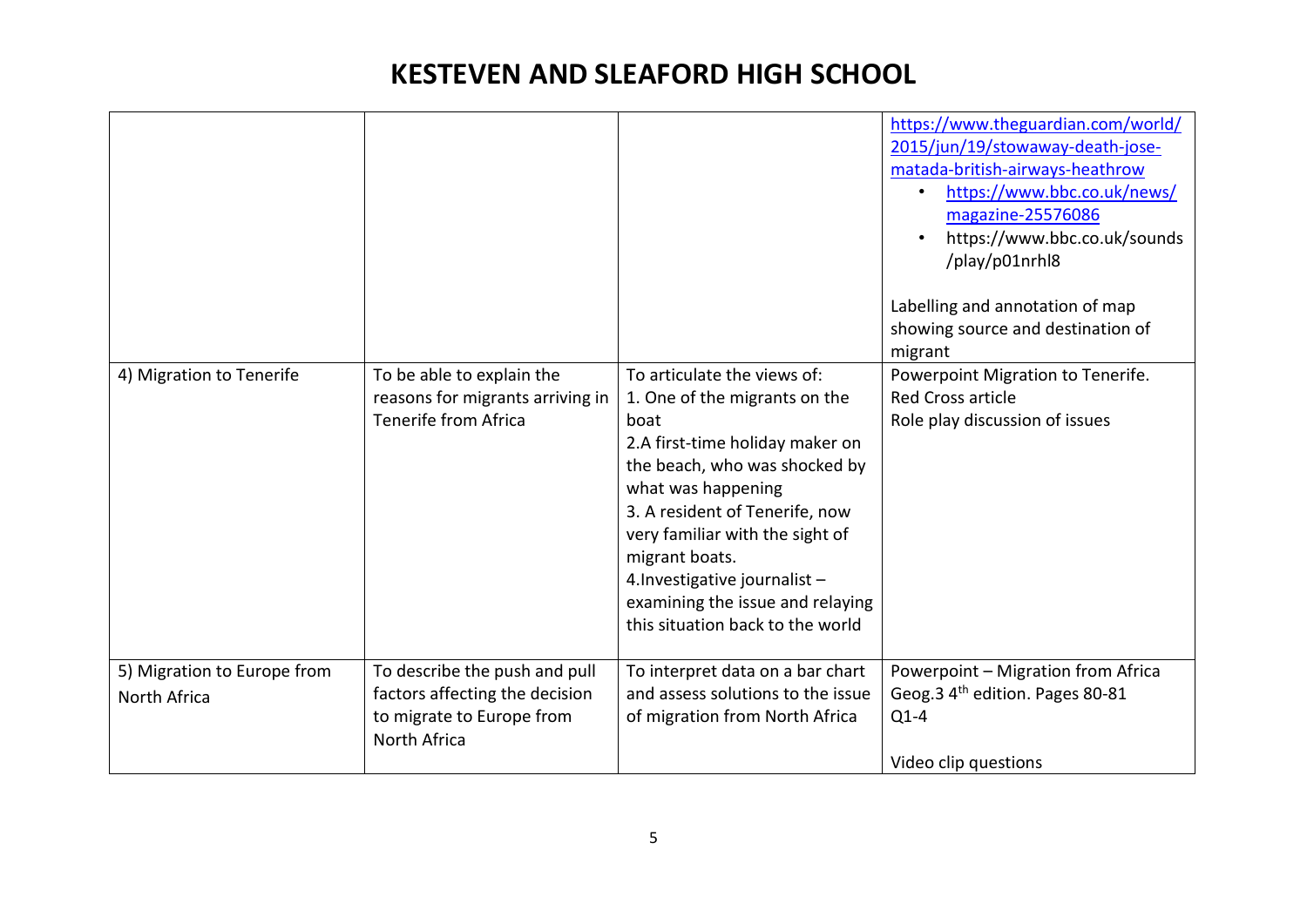|                                |                                                                                                                                                                                      |                                                                                                                                                                                     | Why do migrants make this<br>dangerous journey?<br>Where do migrants travel<br>from?<br>What problems/challenges do<br>migrants face on their journey?<br>http://www.bbc.co.uk/newsround/33<br>833558<br>https://www.bbc.co.uk/news/resourc<br>es/idt-<br>sh/migrants in the mediterranean<br>Flow line map data sheet                                                                                                                            |
|--------------------------------|--------------------------------------------------------------------------------------------------------------------------------------------------------------------------------------|-------------------------------------------------------------------------------------------------------------------------------------------------------------------------------------|---------------------------------------------------------------------------------------------------------------------------------------------------------------------------------------------------------------------------------------------------------------------------------------------------------------------------------------------------------------------------------------------------------------------------------------------------|
| 6) Introduction to the Horn of | To be able to locate countries                                                                                                                                                       | To calculate and compare the                                                                                                                                                        | Powerpoint Horn of Africa 1                                                                                                                                                                                                                                                                                                                                                                                                                       |
| Africa                         | within the Horn of Africa and                                                                                                                                                        | population densities of the four                                                                                                                                                    | Geog. 1 4 <sup>th</sup> Edition. Pages 118-119.                                                                                                                                                                                                                                                                                                                                                                                                   |
|                                | compare populations of these<br>countries with the UK                                                                                                                                | countries in the Horn of Africa                                                                                                                                                     | Questions 2,3,4,5                                                                                                                                                                                                                                                                                                                                                                                                                                 |
| 7) Horn of Africa 2            | To develop knowledge about<br>the physical geography of the<br>Horn of Africa using Google<br>Maps. Include:<br>Lake Tana<br><b>Danakil Depression</b><br>Dallol Volcano<br>Erta Ale | To independently research<br>places within the Horn of Africa<br>located using Google maps and<br>produce a promotional tourism<br>poster outlining the attractions<br>for visitors | Geog. 1 4 <sup>th</sup> Edition. Pages 120-121<br>Answer questions $1 - 8$<br>Produce a persuasive poster<br>advertising tourism in Ethiopia to<br>visitors. Choose at least two one of the<br>areas above that you would most like<br>to visit. Research your areas online<br>and using the textbook page 120.<br>https://www.youtube.com/watch?v=U<br>oKc35AQ5pl = Dallol Volcano<br>https://www.dailymotion.com/video/x<br>$5af4kg = ERTA ALE$ |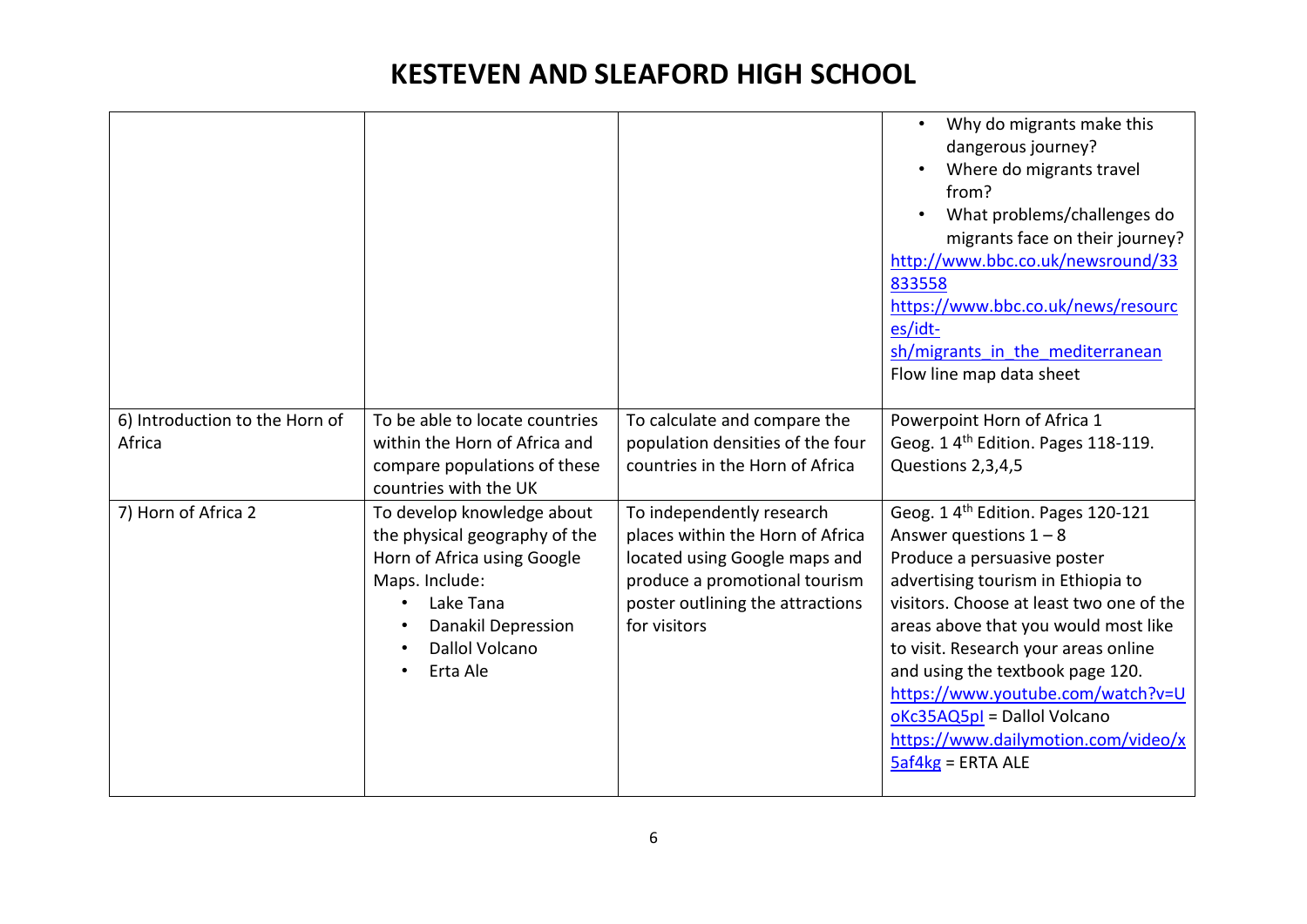| 8) Horn of Africa 3: Danakli<br>Depresssion | To describe the challenges of<br>living and working in the<br>Danakli Depression.<br>How you can get there<br>$\bullet$<br>Challenges faced by<br>$\bullet$<br>people and animals<br>What do people do<br>$\bullet$<br>there?<br>Physical features of this<br>hostile region | To compare the lives of a<br>nomad and a salt miner in the<br>Horn of Africa                                   | Powerpoint Horn of Africa 2<br>Video question sheet<br>Answer video questions from 'The<br>Hottest place on Earth.'<br>Geog. 1 4 <sup>th</sup> edition. Pages 126-129.<br>Use ideas from the textbooks to<br>produce spider diagrams comparing<br>lives of a salt miner and a nomad                                                                                     |
|---------------------------------------------|------------------------------------------------------------------------------------------------------------------------------------------------------------------------------------------------------------------------------------------------------------------------------|----------------------------------------------------------------------------------------------------------------|-------------------------------------------------------------------------------------------------------------------------------------------------------------------------------------------------------------------------------------------------------------------------------------------------------------------------------------------------------------------------|
| 9) Causes of piracy in Somalia              | To know what piracy is and<br>where it takes place                                                                                                                                                                                                                           | To be able to explain who the<br>stakeholders are in the piracy<br>issue and how pirates make<br>money         | Powerpoint 9-11 Piracy<br>Homework: BBC Bitesize questions<br>about piracy on the seas                                                                                                                                                                                                                                                                                  |
| 10) Impact of piracy in Somalia             | To be able to explain the<br>causes of piracy in the Gulf of<br>Aden using the example of<br>Captain Phillips (2009)                                                                                                                                                         | To assess the social, economic<br>and environmental effects of<br>piracy and how it can affect us<br>in the UK | Powerpoint 9-11 Piracy<br>https://www.youtube.com/watch?v=<br>YNCaGpPqEU<br>https://www.youtube.com/watch?v=R<br>iAPU3pZID0<br>https://www.youtube.com/watch?v=dZh0<br>B8AYxac&safe=active - 'how pirates make<br>money' and question sheet<br>Draw a timeline to show incidents of<br>piracy off the Horn of Africa (Geog. 1<br>4 <sup>th</sup> edition pages 130-131) |